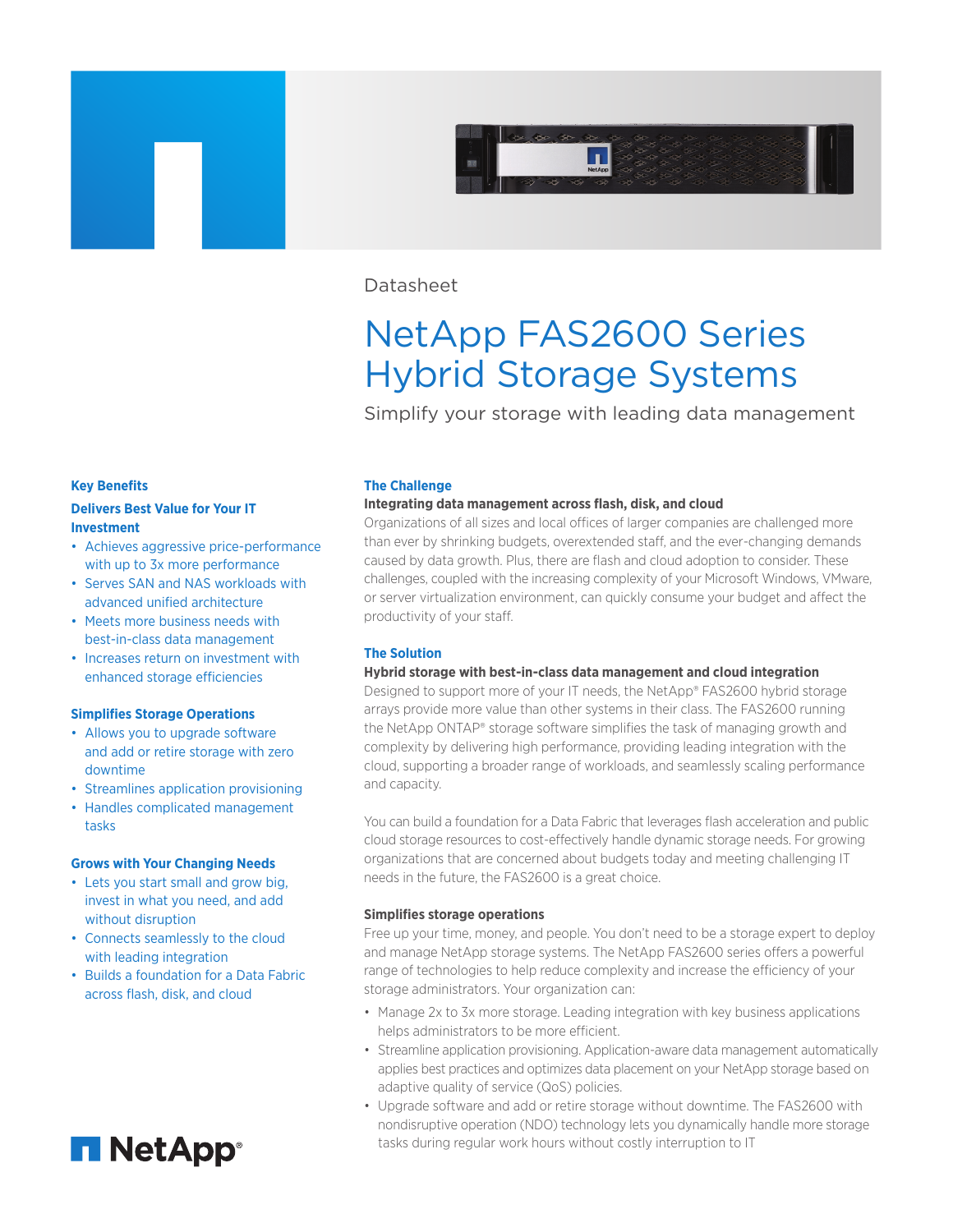

Figure 1) You don't need to be an expert to configure your storage with the simple, easy-to-use NetApp System Manager console.

- Keep operations running at peak efficiency. Optimize your data infrastructure across your hybrid cloud with the predictive analytics and proactive support of NetApp Active IQ®. Plus, leverage the enterprise-grade tools of the NetApp OnCommand® software suite to manage and monitor your data infrastructure.
- Protect your critical data more efficiently with integrated data protection by using NetApp technologies such as RAID-TEC™ (triple-parity), and Snapshot™.

OnCommand System Manager is a simple but powerful browserbased management tool to simplify ongoing management and administration. Now running natively in ONTAP, it can be accessed using a browser to initialize the cluster and create storage virtual machines (SVMs) for data access. Later, OnCommand System Manager can manage the entire cluster from within ONTAP, eliminating the need for an external management server.

In addition to the standard set of powerful software that comes in the Base Bundle with every FAS2600 system, the optional Premium Bundle and extended value software products offer advanced capabilities such as instant data recovery, instant cloning, data replication, application-aware backup and recovery, Volume Encryption, and data retention.

## **Delivers the most value for your IT investment**

FAS2600 hybrid storage arrays are built to deliver robust capabilities, so your investment supports the broadest possible set of IT needs. Each FAS2600 delivers:

- Increased price-performance value. Flash Cache™ intelligent data caching, based on NVMe technology, is integrated into all FAS2600 models to accelerate workloads, reduce latency, and deliver up to 3x the performance compared to the previous FAS2500 generation.
- Best-in-class storage efficiency. Enhanced inline compression delivers efficiency and storage savings without compromising

performance. Along with inline deduplication, inline compaction, thin provisioning, and other data reduction technologies, these features deliver leading storage efficiency.

- Advanced IT integration options. The enhanced onboard connectivity of the FAS2600 supports a broader set of applications with eight flexible, unified target adapters (UTA2s) and four 10GbE ports, both of which can also be used for cluster interconnectivity.
- Expanded enterprise-class data management. Leverage NDO, adaptive QoS, and superior virtualization integration, which are usually offered only in the highest end systems, to meet complicated IT needs.
- Security. Easily, efficiently protect your at-rest data by encrypting any volume on FAS (and AFF) systems with NetApp Volume Encryption. No special encrypting disks required.
- Scalable NAS containers. With NetApp FlexGroup, support very large NAS environments in a single namespace that can scale up to 20PB and 400 billion files with consistent high performance and resiliency.

## **Built to meet your changing needs**

As your business grows and priorities change, it is important to have a storage solution that responds to your changing IT requirements dynamically and cost-effectively. The NetApp FAS2600 series provides multiple ways to support your growing needs:

- Start small and grow big by nondisruptively adding more nodes as needed, without incurring large capital expenses up front.
- Support and consolidate new NAS and SAN workloads with a unified architecture.
- Scale out up to 24 nodes to support your increasing storage requirements.
- Upgrade to higher end NetApp systems while using the same data management software and tools, which reduces administrative overhead by up to 60% by eliminating retraining.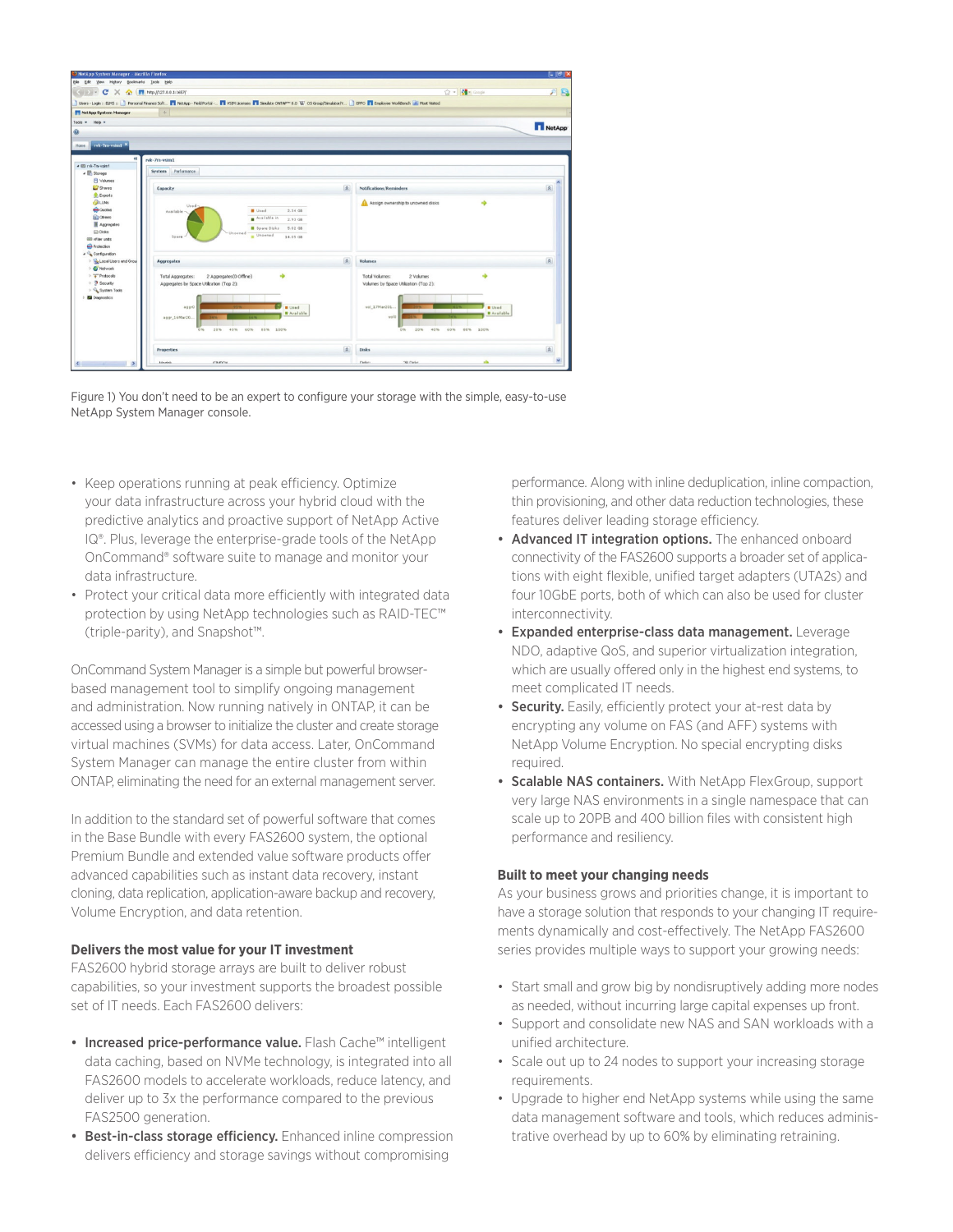## **ONTAP 9** Common Data Management



Figure 2) Standardize data management across architectures with a rich set of enterprise data services.

• Get built-in investment protection with the ability to convert your FAS2650 and FAS2620 systems to an external disk shelf when you upgrade to larger NetApp systems.

You can also build a foundation of a Data Fabric across flash, disk, and cloud. Move your data to where it's needed and place it on the storage environment that delivers the best combination of flash performance, storage capacity, and cost efficiency. Organizations are increasingly turning to the cloud to be more responsive to user needs. If your plans include the cloud, now or in the future, the FAS2600 running ONTAP is a great choice.

The FAS2600 extends the reach of your business by connecting with cloud services, including the ability to:

- Move data in and out of public clouds while leveraging advanced data services that are common between your on-premises and cloud environments with NetApp ONTAP Cloud.
- Accelerate your workloads, including analytics and DevOps in the cloud, with NetApp Cloud Volumes, the first enterprise-class native file service available in major hyperscalers.
- Get the flexibility of cloud compute with the data governance and security of private storage using NetApp Private Storage for Cloud.

With best-in-class data management and control for the hybrid cloud, NetApp cloud solutions enable seamless movement of data into and out of the cloud.

Visit [netapp.com/cloud t](http://netapp.com/cloud )o find out more about our full range of cloud offerings.

## **Choosing the Right System**

NetApp offers two systems in the FAS2600 family to help you find the balance of price, performance, capacity, and features that best fits your needs.

## **FAS2650**

Equipped for higher performance needs, with space for up to 24 internal SFF drives and expansion up to a total of 144 drives, the FAS2650 is a great fit for:

- Midsize organizations and distributed sites of larger organizations
- Windows applications and virtual server consolidation with multiple workloads
- Customers who require higher performance, I/O flexibility, and investment protection for future growth

## **FAS2620**

Geared toward value-oriented, larger capacity deployments, with space for up to 12 internal LFF drives and expansion up to a total of 144 drives, the FAS2620 is a good fit for:

- Customers who require cost-effective larger capacity for secondary workloads and backup targets
- Smaller organizations, remote offices, and local storage
- Customers who want I/O flexibility and investment protection for future growth
- Consolidating virtualized environments with a small number of Windows applications or general file-serving workloads

## **Get It Right from the Start Using NetApp Expertise**

Whether you're planning your next-generation data center, need specialized know-how for a hybrid cloud environment, or want to optimize the operational efficiency of your existing infrastructure, we have the expertise. NetApp Services and our certified partners can help you navigate your digital transformation to successfully create, deliver, and consume data services that power your business. Learn more at [netapp.com/services](http://netapp.com/services)

## **About NetApp**

NetApp is the data authority for hybrid cloud. We provide a full range of hybrid cloud data services that simplify management of applications and data across cloud and on-premises environments to accelerate digital transformation. Together with our partners, we empower global organizations to unleash the full potential of their data to expand customer touchpoints, foster greater innovation and optimize their operations. For more information, visit [www.netapp.com](http://www.netapp.com). #DataDriven